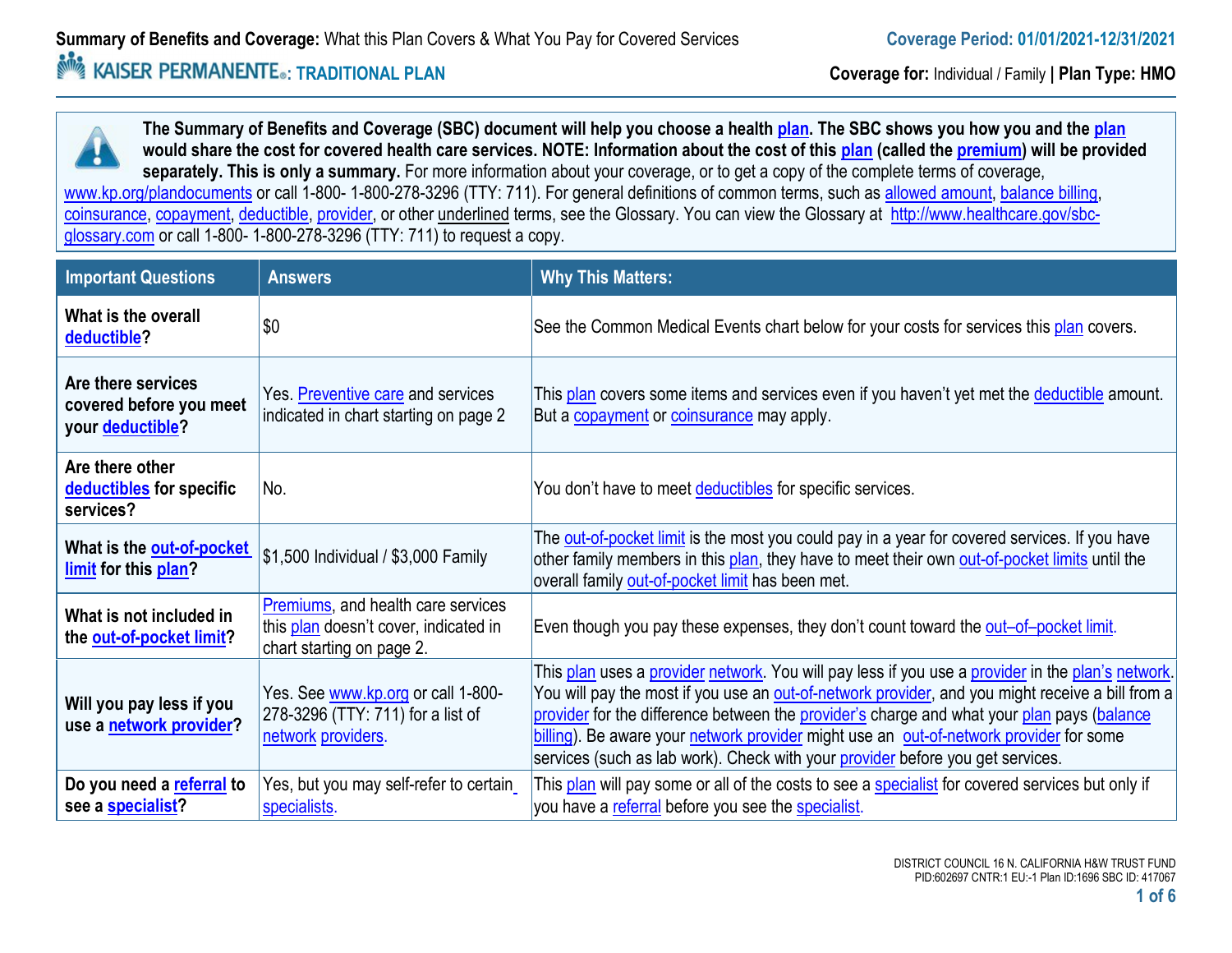All **copayment** and **coinsurance** costs shown in this chart are after your **deductible** has been met, if a **deductible** applies.  $\blacktriangle$ 

|                                                            |                                                     | <b>What You Will Pay</b>                                        |                                                        |                                                                                                                                                                            |  |
|------------------------------------------------------------|-----------------------------------------------------|-----------------------------------------------------------------|--------------------------------------------------------|----------------------------------------------------------------------------------------------------------------------------------------------------------------------------|--|
| <b>Common Medical</b><br><b>Event</b>                      | <b>Services You May Need</b>                        | <b>Plan Provider</b><br>(You will pay the least)                | <b>Non-Plan Provider</b><br>(You will pay the<br>most) | <b>Limitations, Exceptions, &amp; Other Important</b><br><b>Information</b>                                                                                                |  |
|                                                            | Primary care visit to treat<br>an injury or illness | \$30 / visit                                                    | Not covered                                            | None                                                                                                                                                                       |  |
| If you visit a health                                      | <b>Specialist visit</b>                             | \$30 / visit                                                    | Not covered                                            | None                                                                                                                                                                       |  |
| care provider's<br>office or clinic                        | Preventive care/screening/<br>immunization          | No charge                                                       | Not covered                                            | You may have to pay for services that aren't<br>preventive. Ask your provider if the services<br>needed are <b>preventive</b> . Then check what your<br>plan will pay for. |  |
| If you have a test                                         | Diagnostic test (x-ray,<br>blood work)              | \$10 / encounter                                                | Not covered                                            | None                                                                                                                                                                       |  |
|                                                            | Imaging (CT/PET scans,<br>MRI <sub>s</sub> )        | \$10 / procedure                                                | Not covered                                            | None                                                                                                                                                                       |  |
| If you need drugs to<br>treat your illness or              | Generic drugs                                       | Retail: \$10 / prescription;<br>Mail Order: \$20 / prescription | Not covered                                            | Up to a 30-day supply retail or 100-day supply<br>mail order. Subject to formulary guidelines. No<br>Charge for Contraceptives.                                            |  |
| condition<br>More information<br>about <b>prescription</b> | Preferred brand drugs                               | Retail: \$20 / prescription;<br>Mail Order: \$40 / prescription | Not covered                                            | Up to a 30-day supply retail or 100-day supply<br>mail order. Subject to formulary guidelines. No<br>Charge for Contraceptives.                                            |  |
| drug coverage is<br>available at                           | Non-preferred brand drugs                           | Same as preferred brand drugs                                   | Not covered                                            | Same as preferred brand drugs when<br>approved through exception process.                                                                                                  |  |
| www.kp.org/formulary                                       | <b>Specialty drugs</b>                              | 20% coinsurance up to \$150 /<br>prescription                   | Not covered                                            | Up to a 30-day supply retail. Subject to<br>formulary guidelines.                                                                                                          |  |
| If you have                                                | Facility fee (e.g.,<br>ambulatory surgery center)   | \$30 / procedure                                                | Not covered                                            | None                                                                                                                                                                       |  |
| outpatient surgery                                         | Physician/surgeon fees                              | No Charge                                                       | Not covered                                            | None                                                                                                                                                                       |  |
| If you need                                                | <b>Emergency room care</b>                          | \$125 / visit                                                   | \$125 / visit                                          | None                                                                                                                                                                       |  |
| immediate medical<br>attention                             | <b>Emergency medical</b><br>transportation          | \$100 / trip                                                    | \$100 / trip                                           | None                                                                                                                                                                       |  |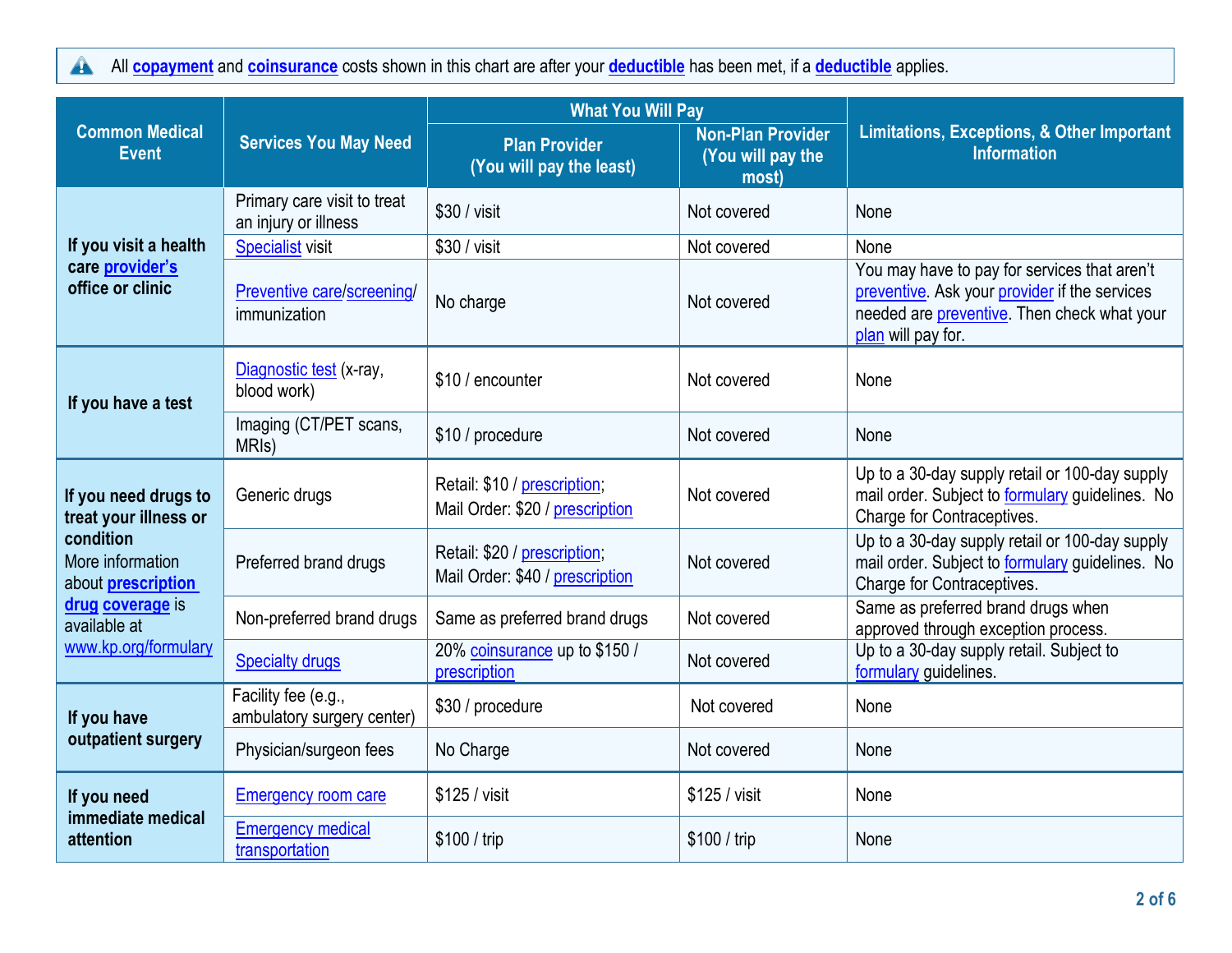|                                                                                              | <b>What You Will Pay</b>                     |                                                                                                                                                                                                 |                                                        |                                                                                                                                                                                                    |
|----------------------------------------------------------------------------------------------|----------------------------------------------|-------------------------------------------------------------------------------------------------------------------------------------------------------------------------------------------------|--------------------------------------------------------|----------------------------------------------------------------------------------------------------------------------------------------------------------------------------------------------------|
| <b>Common Medical</b><br><b>Event</b>                                                        | <b>Services You May Need</b>                 | <b>Plan Provider</b><br>(You will pay the least)                                                                                                                                                | <b>Non-Plan Provider</b><br>(You will pay the<br>most) | Limitations, Exceptions, & Other Important<br><b>Information</b>                                                                                                                                   |
|                                                                                              | <b>Urgent care</b>                           | $$30 / v$ isit                                                                                                                                                                                  | \$30 / visit                                           | Non-Plan providers covered when temporarily<br>outside the service area.                                                                                                                           |
| If you have a                                                                                | Facility fee (e.g., hospital<br>room)        | No Charge                                                                                                                                                                                       | Not covered                                            | None                                                                                                                                                                                               |
| hospital stay                                                                                | Physician/surgeon fees                       | No Charge                                                                                                                                                                                       | Not covered                                            | None                                                                                                                                                                                               |
| If you need mental<br>health, behavioral<br>health, or<br>substance abuse<br><b>services</b> | <b>Outpatient services</b>                   | Mental / Behavioral health: \$30 /<br>individual visit. No Charge for<br>other outpatient services.<br>Substance Abuse: \$30 / individual<br>visit. \$5 / day for other outpatient<br>services. | Not covered                                            | Mental / Behavioral Health: \$15 / group visit,<br>Substance Abuse: \$5 / group visit                                                                                                              |
|                                                                                              | Inpatient services                           | No Charge                                                                                                                                                                                       | Not covered                                            | None                                                                                                                                                                                               |
| If you are pregnant                                                                          | Office visits                                | No charge                                                                                                                                                                                       | Not covered                                            | Depending on the type of services, a<br>copayment, coinsurance, or deductible may<br>apply. Maternity care may include tests and<br>services described elsewhere in the SBC (i.e.,<br>ultrasound). |
|                                                                                              | Childbirth/delivery<br>professional services | No Charge                                                                                                                                                                                       | Not covered                                            | None                                                                                                                                                                                               |
|                                                                                              | Childbirth/delivery facility<br>services     | No Charge                                                                                                                                                                                       | Not covered                                            | None                                                                                                                                                                                               |
| If you need help<br>recovering or have<br>other special health<br>needs                      | Home health care                             | No charge                                                                                                                                                                                       | Not covered                                            | Up to 2 hours maximum / visit, up to 3 visits<br>maximum / day, up to 100 visits maximum /<br>year.                                                                                                |
|                                                                                              | <b>Rehabilitation services</b>               | Inpatient: No Charge<br>Outpatient: \$30 / visit                                                                                                                                                | Not covered                                            | None                                                                                                                                                                                               |
|                                                                                              | <b>Habilitation services</b>                 | \$30 / visit                                                                                                                                                                                    | Not covered                                            | None                                                                                                                                                                                               |
|                                                                                              | <b>Skilled nursing care</b>                  | No Charge                                                                                                                                                                                       | Not covered                                            | Up to 100 days maximum / benefit period.                                                                                                                                                           |
|                                                                                              | <b>Durable medical</b><br>equipment          | No Charge                                                                                                                                                                                       | Not covered                                            | Requires prior authorization.                                                                                                                                                                      |
|                                                                                              | <b>Hospice services</b>                      | No charge                                                                                                                                                                                       | Not covered                                            | None                                                                                                                                                                                               |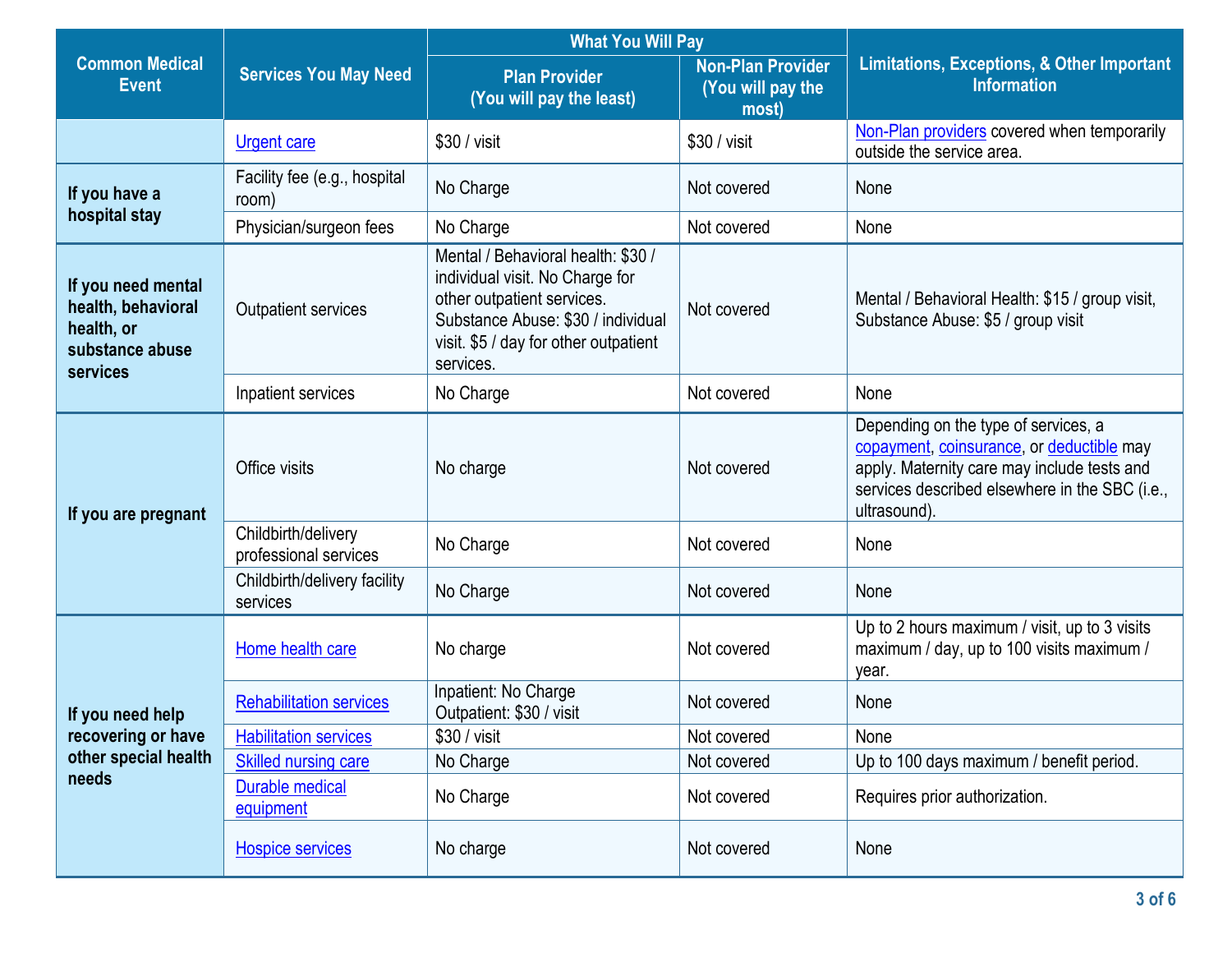|                                                                       |                            | <b>What You Will Pay</b>                         |                                                        |                                                                  |  |
|-----------------------------------------------------------------------|----------------------------|--------------------------------------------------|--------------------------------------------------------|------------------------------------------------------------------|--|
| <b>Common Medical</b><br><b>Services You May Need</b><br><b>Event</b> |                            | <b>Plan Provider</b><br>(You will pay the least) | <b>Non-Plan Provider</b><br>(You will pay the<br>most) | Limitations, Exceptions, & Other Important<br><b>Information</b> |  |
|                                                                       | Children's eye exam        | No charge                                        | Not covered                                            | None                                                             |  |
| If your child needs<br>dental or eye care                             | Children's glasses         | Amounts in excess of \$175<br>allowance          | Not covered                                            | Allowance limited to once every 24 months.                       |  |
|                                                                       | Children's dental check-up | Not covered                                      | Not covered                                            | None                                                             |  |

## **Excluded Services & Other Covered Services:**

|                             |                                                   | Services Your Plan Generally Does NOT Cover (Check your policy or plan document for more information and a list of any other excluded services.) |
|-----------------------------|---------------------------------------------------|--------------------------------------------------------------------------------------------------------------------------------------------------|
| Chiropractic care           | Hearing aids                                      | Private-duty nursing                                                                                                                             |
| Cosmetic surgery            | Long-term care                                    | Routine foot care                                                                                                                                |
| Dental care (Adult & child) | Non-emergency care when traveling outside the U.S | Weight loss programs                                                                                                                             |
|                             |                                                   |                                                                                                                                                  |

#### **Other Covered Services (Limitations may apply to these services. This isn't a complete list. Please see your plan document.)**

- Acupuncture (plan provider referred)
- 
- Infertility treatment **COV COV COV COV COV COV COV COV COV COV COV COV COV COV COV COV COV COV COV COV COV COV COV COV COV COV COV COV COV COV COV COV COV**

• Bariatric surgery

Your Rights to Continue Coverage: There are agencies that can help if you want to continue your coverage after it ends. The contact information for those agencies is shown in the chart below. Other coverage options may be available to you, too, including buying individual insurance coverage through the Health Insurance Marketplace. For more information about the Marketplace, visit www.HealthCare.gov or call 1-800-318- 2596.

Your Grievance and Appeals Rights: There are agencies that can help if you have a complaint against your plan for a denial of a claim. This complaint is called a grievance or appeal. For more information about your rights, look at the explanation of benefits you will receive for that medical claim. Your plan documents also provide complete information on how to submit a claim, appeal, or a grievance for any reason to your plan. For more information about your rights, this notice, or assistance, contact the agencies in the chart below.

**Contact Information for Your Rights to Continue Coverage & Your Grievance and Appeals Rights:**

| Kaiser Permanente Member Services                                                            | 1-800-278-3296 (TTY: 711) or www.kp.org/memberservices |
|----------------------------------------------------------------------------------------------|--------------------------------------------------------|
| Department of Labor's Employee Benefits Security Administration                              | 1-866-444-EBSA (3272) or www.dol.gov/ebsa/healthreform |
| Department of Health & Human Services, Center for Consumer Information & Insurance Oversight | 1-877-267-2323 x61565 or www.ccijo.cms.gov             |
| California Department of Insurance                                                           | 1-800-927-HELP (4357) or www.insurance.ca.gov          |
| California Department of Managed Healthcare                                                  | 1-888-466-2219 or www.healthhelp.ca.gov/               |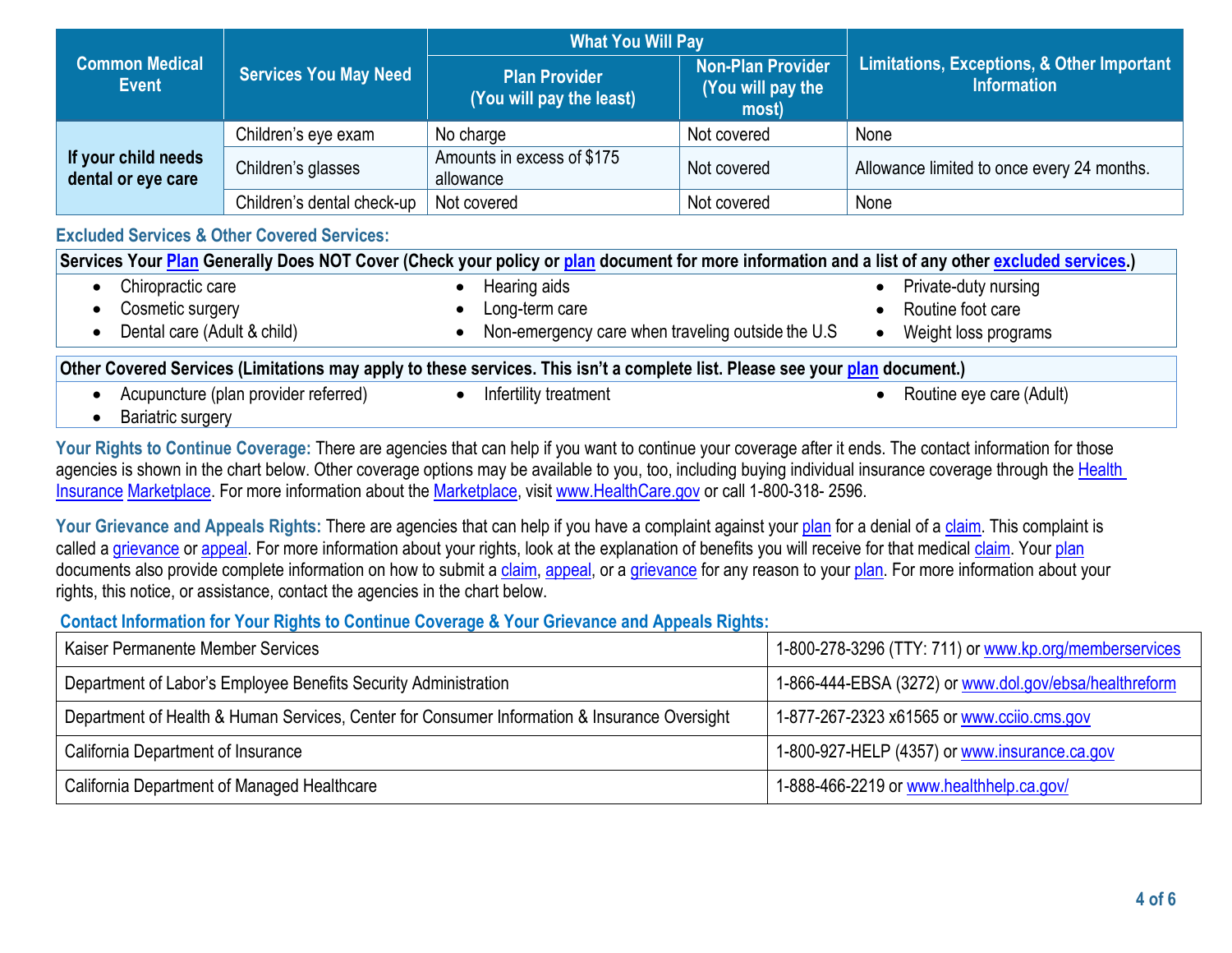### **Does this plan provide Minimum Essential Coverage? Yes**

Minimum Essential Coverage generally includes plans, health insurance available through the Marketplace or other individual market policies, Medicare, Medicaid, CHIP, TRICARE, and certain other coverage. If you are eligible for certain types of Minimum Essential Coverage, you may not be eligible for the premium tax credit.

**Does this plan meet the Minimum Value Standards? Yes** 

If your plan doesn't meet the Minimum Value Standards, you may be eligible for a premium tax credit to help you pay for a plan through the Marketplace.

### **Language Access Services:**

[Spanish (Español): Para obtener asistencia en Español, llame al 1-800-788-0616 (TTY: 711) [Tagalog (Tagalog): Kung kailangan ninyo ang tulong sa Tagalog tumawag sa 1-800-278-3296 (TTY: 711). [Chinese (中文): 如果需要中文的帮助, 请拨打这个号码1-800-757-7585 (TTY: 711) [Navajo (Dine): Dinek'ehgo shika at'ohwol ninisingo, kwiijigo holne' 1-800-278-3296 (TTY: 711)

*To see examples of how this plan might cover costs for a sample medical situation, see the next section.*